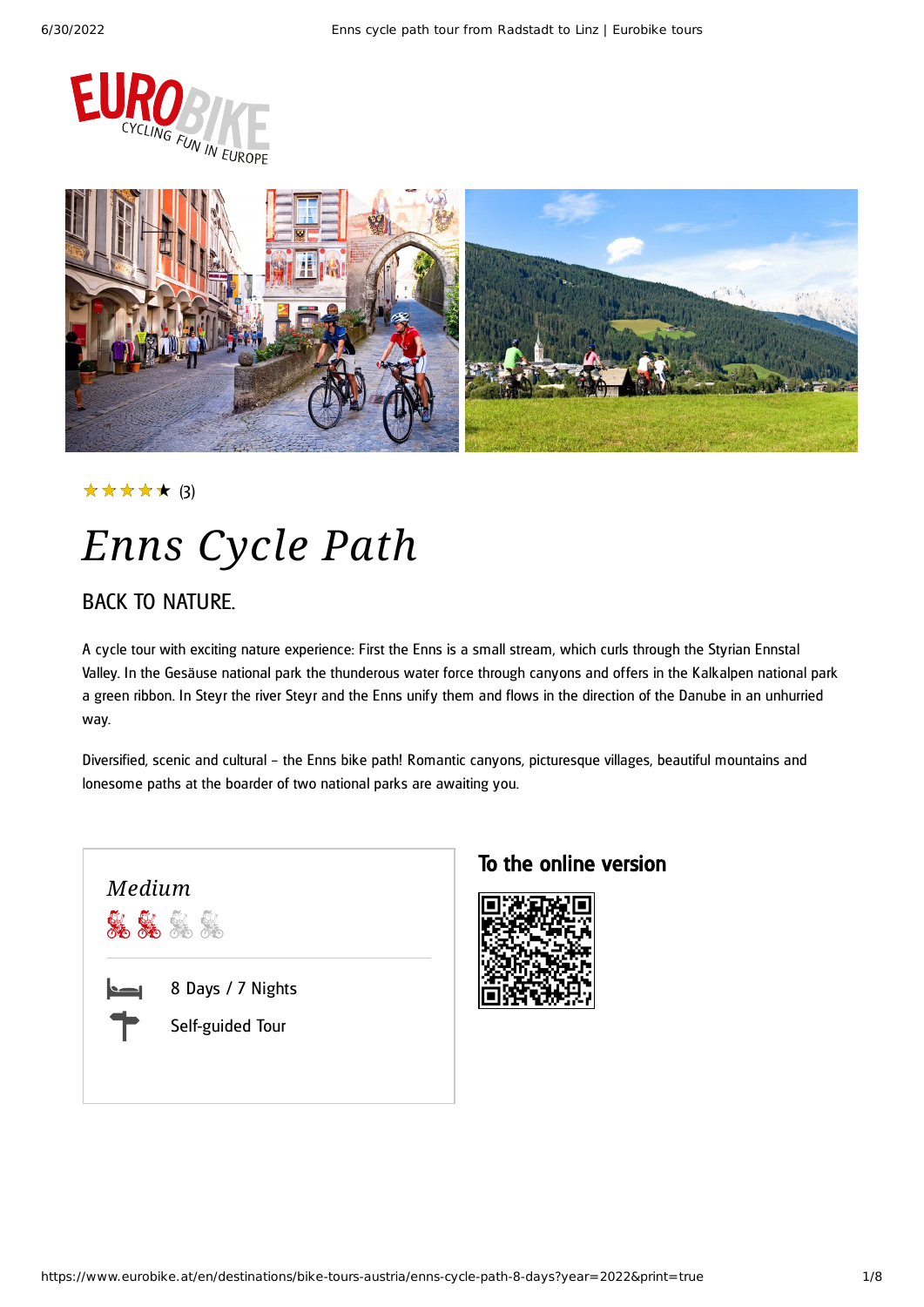# *Itinerary*

## *Arrival in [Radstadt](#page-1-0)*

<span id="page-1-0"></span>Arrival as arranged by you. Check-in to your accomodation, get your bikes (if booked) and your travel documents. Take time for a short walk in Radstadt - "the old city in the mountains".

DAY  $\overline{\phantom{0}}$ 

DAY 1

*Radstadt* – *[Gröbming](#page-1-1)* approx. 45 km

<span id="page-1-1"></span>Follow the still narrow River Enns to Styria and marvel at the breath taking Dachstein South Wall, before you arrive in the ski world cup town Schladming. After a short, ascent you continue through the Valley till you arrive to Gröbming.

DAY 3

> DAY 4

*[Gröbming](#page-1-2)* – *Admont* approx. 55 km

<span id="page-1-2"></span>You cycle comfortable through the broad valley. From a distance the edged mountain-prongs of the mountain range Gesäuse salutes. In Admont you have the possibility to visit the biggest monastery library of the world.

*[Admont](#page-1-3)* – St. Gallen approx. 55 km

<span id="page-1-3"></span>It becomes close. The Enns flows with the skittish "Gesäuse" through the national park . The canyon (20 km) is one of the most phenomenal Austrian nature spectacles. Afterwards you cycle via Weng and Buchauer Sattle to St. Gallen.



*St. Gallen – [Großraming](#page-1-4)* approx. 40 km

<span id="page-1-4"></span>The impressive Gallenstein castle waves you goodbye as you head off into Upper Austria. The amazing forested mountains frame the Kalkalpen national park . Endangered species like lynx and eagles are native here.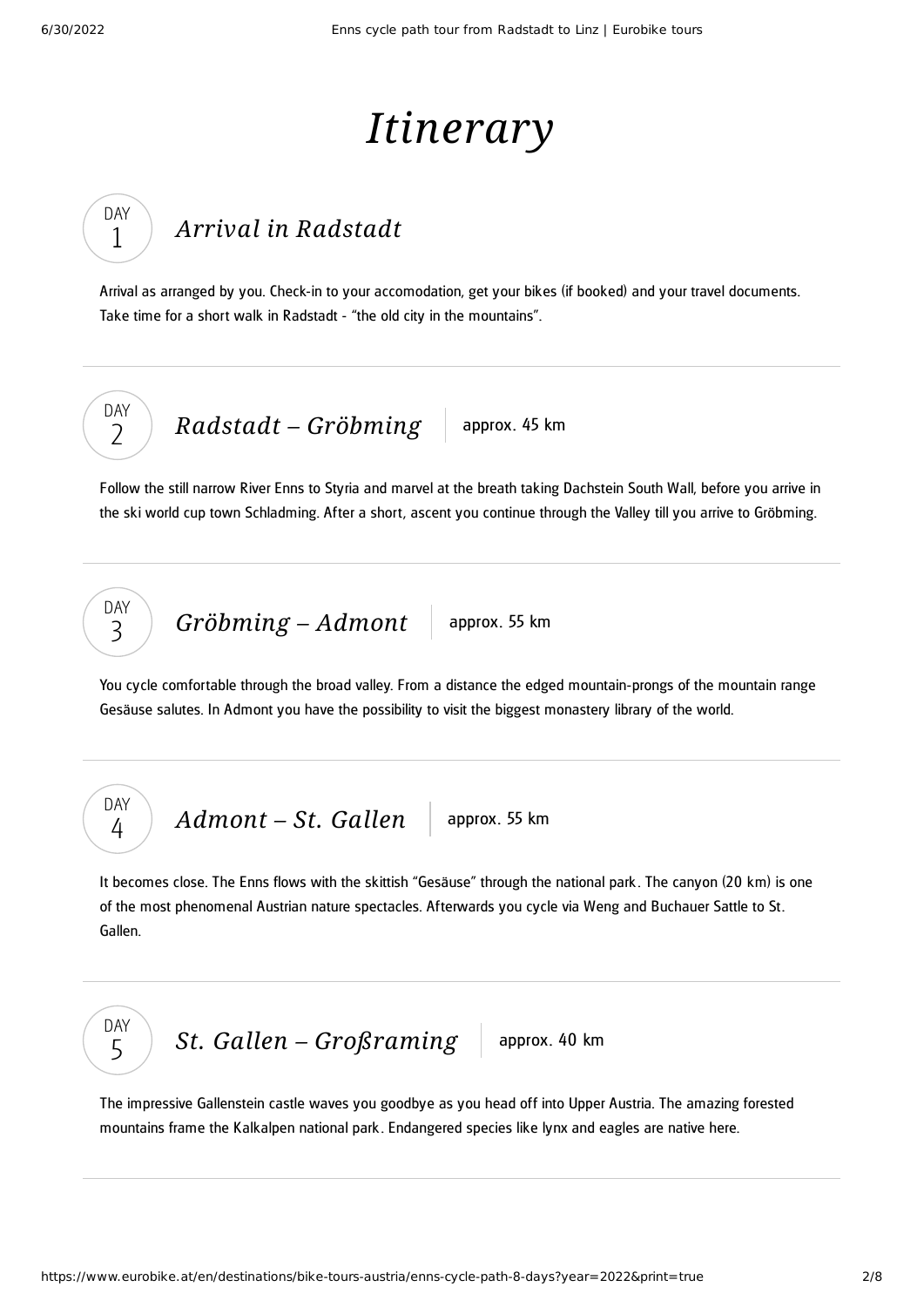



<span id="page-2-0"></span>In the years the Enns was a concernment for the iron trade. With brails they shiped the raw ore the craftsman for knifes and so called Feitel (a special clasp knife). There are a lot of museums which makes this come alive.

$$
\begin{array}{|c|c|c|c|}\n\hline\n\text{DAY} & \text{Stepr} - Linz & \text{approx. 50 km} \\
\hline\n\end{array}
$$

<span id="page-2-1"></span>Because of the confluence with the river Steyr the Enns sedate to a handsome stream, which pass sedately the same-named town. Enns is own of the oldest towns in Austria, which was still settled by the Celts and Romans. The museum Lauriacum represent this era. Along the Danube bike path to Linz, provincial capital of Upper Austria.



*Departure or extension*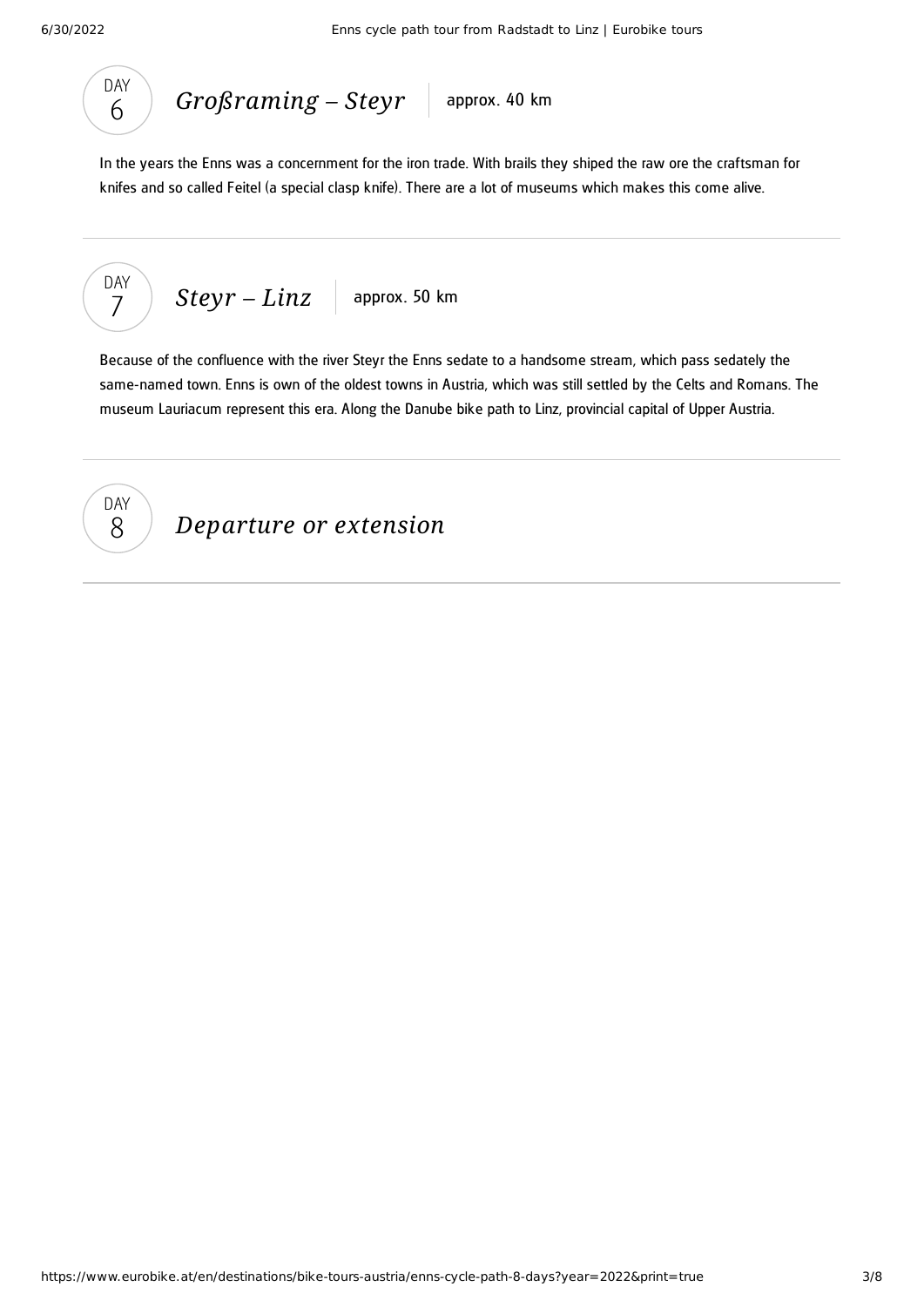## *Tour character*

You have to manage some (partly steep) ascents. On some parts of the route you have to bike on streets with more traffic. This particular bike tour is of medium difficulty. With normal fitness condition we guarantee a unique bikeexperience.

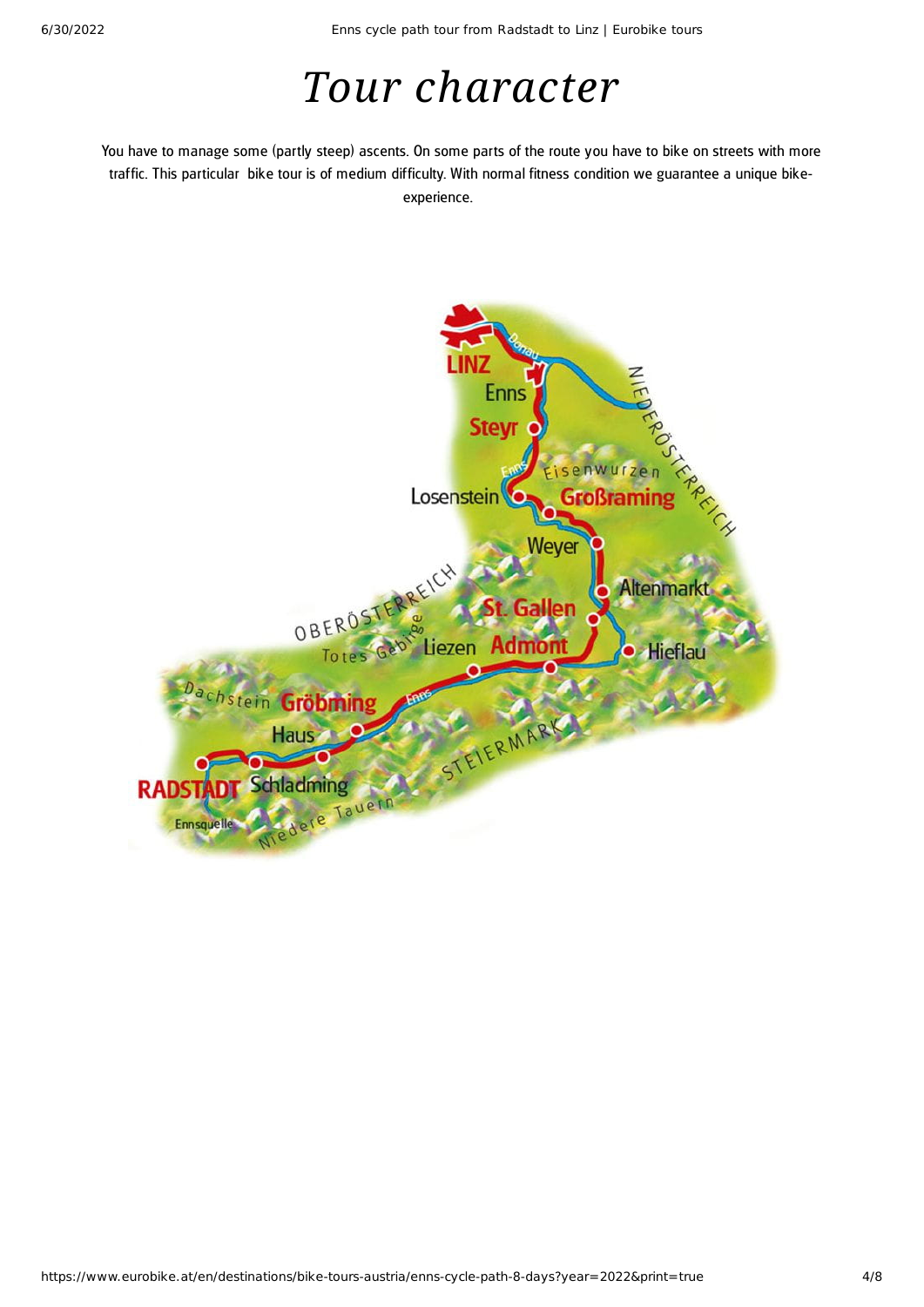## *Prices and events*

#### *Place of arrival: Radstadt*

|                                                                                                                 | Season 1<br>08.10.2022 - 22.10.2022  <br>Arrival Friday and Saturday | Season 2<br>24.09.2022 - 07.10.2022  <br>Arrival Friday and Saturday | Season 3<br>30.04.2022 - 23.09.2022  <br>Arrival daily |  |  |
|-----------------------------------------------------------------------------------------------------------------|----------------------------------------------------------------------|----------------------------------------------------------------------|--------------------------------------------------------|--|--|
| Enns Cycle Path, 8 days, AT-ENRRL-08X                                                                           |                                                                      |                                                                      |                                                        |  |  |
| Base price                                                                                                      | 559.00                                                               | 649.00                                                               | 729.00                                                 |  |  |
| Surcharge half board 7x<br>(mostly multi-course,<br>sometimes outside the<br>property, payable with<br>voucher) | 179.00                                                               | 179.00                                                               | 17900                                                  |  |  |
| Surcharge single room                                                                                           | 179.00                                                               | 179.00                                                               | 179.00                                                 |  |  |

Category: chosen 3\*\*\*- hotels and guesthouses.

# *Additional nights*

### *Place of arrival: Radstadt*

|                       | Season 1<br>Oct 8, 2022 - Oct 22, 2022  <br>Arrival Friday and Saturday | Season 2<br>Sep 24, 2022 - Oct 7, 2022  <br>Arrival Friday and Saturday | Season 3<br>Apr 30, 2022 - Sep 23, 2022  <br>Arrival daily |
|-----------------------|-------------------------------------------------------------------------|-------------------------------------------------------------------------|------------------------------------------------------------|
| <b>Radstadt</b>       |                                                                         |                                                                         |                                                            |
| Double room p. P.     | 49.00                                                                   | 49.00                                                                   | 49.00                                                      |
| Surcharge single room | 9.00                                                                    | 9.00                                                                    | 9.00                                                       |
| Linz                  |                                                                         |                                                                         |                                                            |
| Double room p. P.     | 69.00                                                                   | 69.00                                                                   | 69.00                                                      |
| Surcharge single room | 19.00                                                                   | 19.00                                                                   | 19.00                                                      |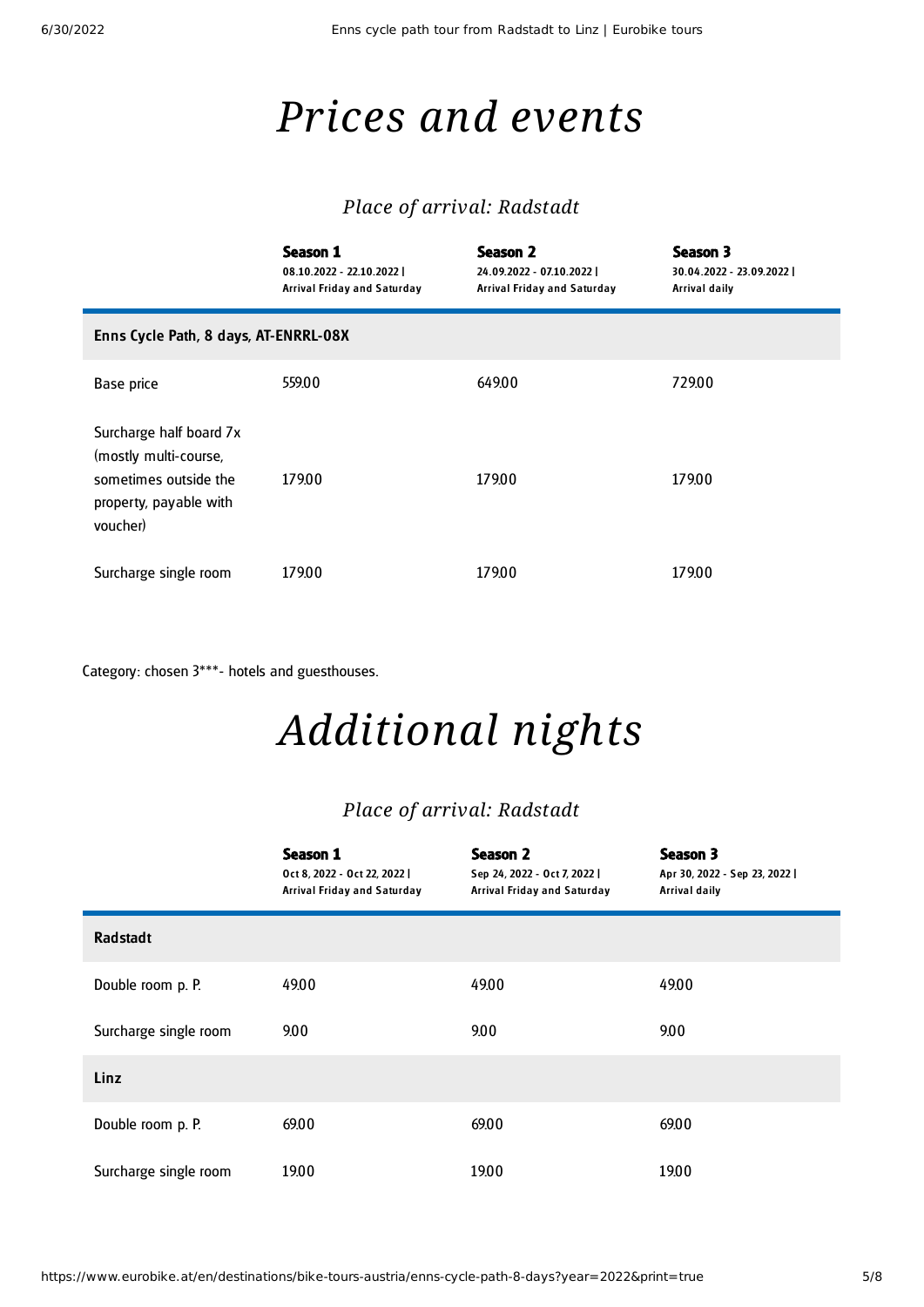F

## *Our [rental](#page-5-0) bikes*

<span id="page-5-0"></span>

|                      | <b>Filter</b> |
|----------------------|---------------|
| 21-gear unisex       | 95.00         |
| 21-gear gents        | 95.00         |
| 7-gear unisex        | 95.00         |
| 7-gear gents         | 95.00         |
| <b>Electric bike</b> | 215.00        |

Prices per person in EUR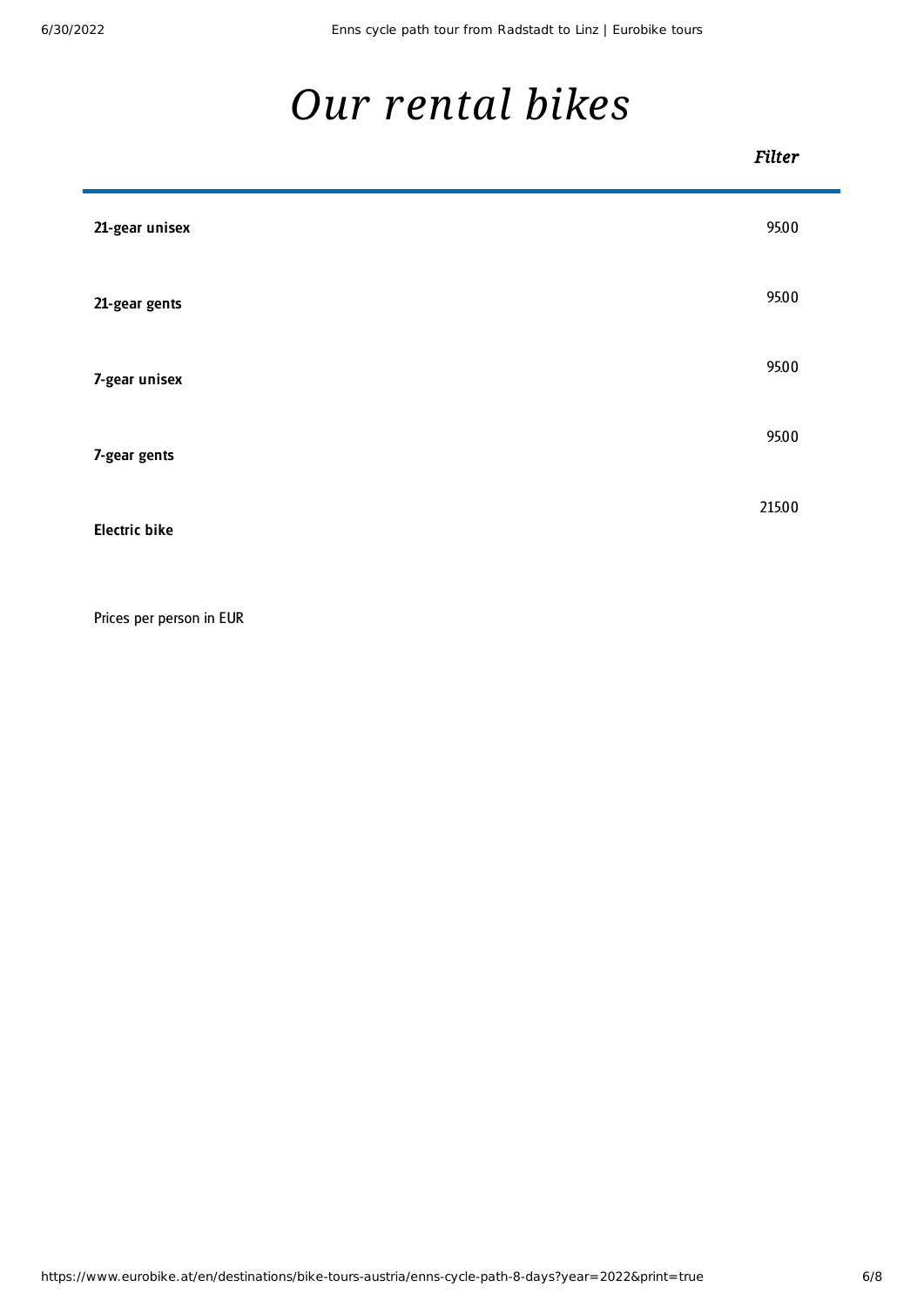# *Services and infos*

#### **Services**

#### Included:

- Accommodation as already mentioned
- Breakfast
- Luggage transport
- een the hotels
- Detailed travel documents 1x per room (German, English)
- GPS tracks available
- Service-Hotline

#### Infos

#### Arrival / Parking / Departure:

- Radstadt train station
- Salzburg or Linz airport  $\bullet$
- There is a parking space in Radstadt at the hotel, approx. EUR 7 per day, in Linz it is upon request, or public unguarded parking bay near the hotel
- Park possibilities Linz in public underground parking in the railway station, approx. EUR 36 per week , reservation in own direction with travel documents inevitably

### Optional extras:

- Half-board evening meal (mostly multi-course,  $\bullet$ sometimes outside the property, payable with voucher)
- Train ride from Enns/Linz EUR 39 per person  $\bullet$ (bikes are not included), reservation necessary, to be paid for in advance
- Bus return from Linz every saturday in season 3,  $\bullet$ EUR 149 p.P., reservation is necessary

#### Things to note:

- Tourist tax, if due, is not included in the price!
- Further important information according to the  $\bullet$ package travel law can be found [here](https://www.eurobike.at/en/travel-information/before-the-tour/pci)!